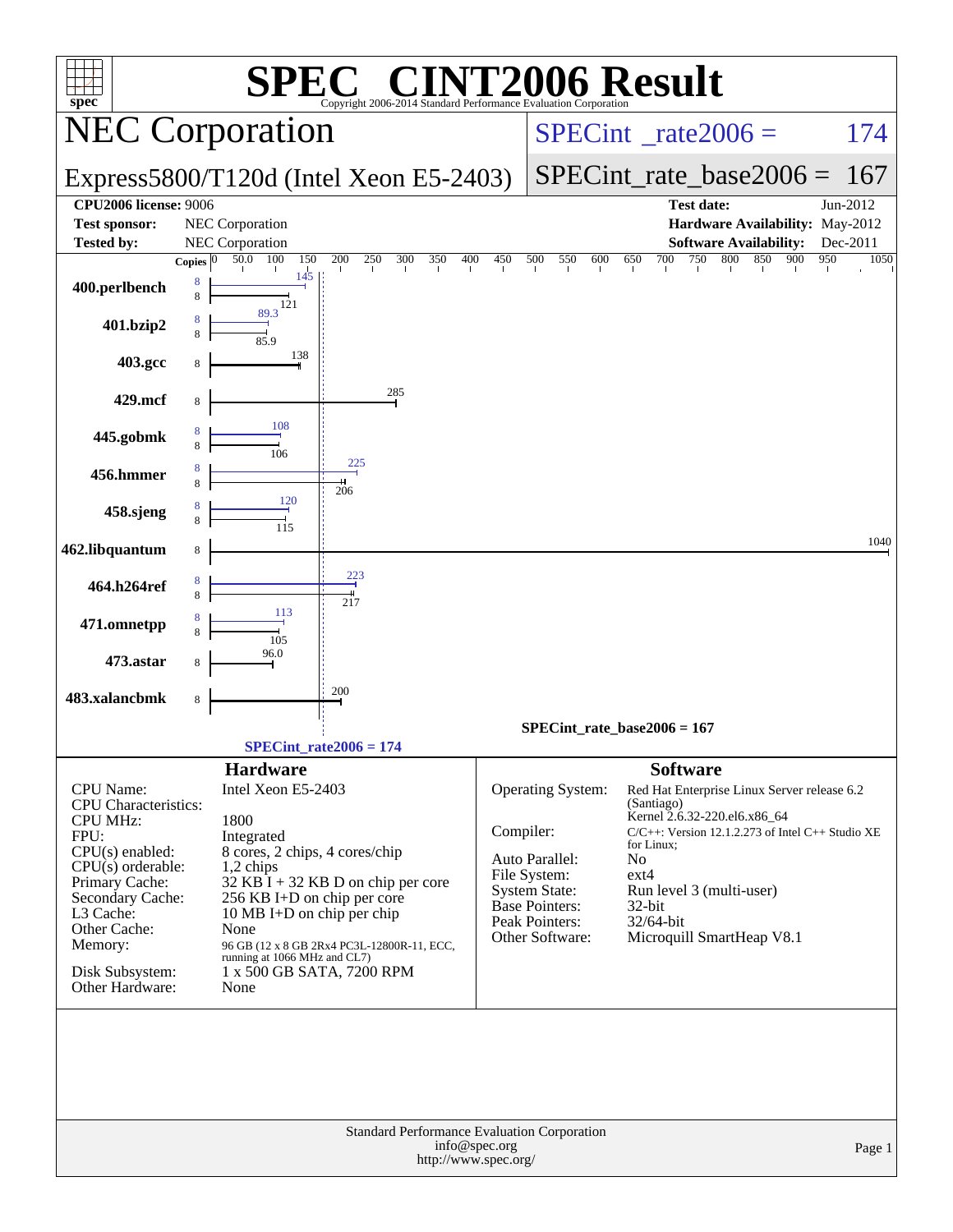

# NEC Corporation

#### SPECint rate $2006 = 174$

Express5800/T120d (Intel Xeon E5-2403)

[SPECint\\_rate\\_base2006 =](http://www.spec.org/auto/cpu2006/Docs/result-fields.html#SPECintratebase2006) 167

#### **[CPU2006 license:](http://www.spec.org/auto/cpu2006/Docs/result-fields.html#CPU2006license)** 9006 **[Test date:](http://www.spec.org/auto/cpu2006/Docs/result-fields.html#Testdate)** Jun-2012

**[Test sponsor:](http://www.spec.org/auto/cpu2006/Docs/result-fields.html#Testsponsor)** NEC Corporation **[Hardware Availability:](http://www.spec.org/auto/cpu2006/Docs/result-fields.html#HardwareAvailability)** May-2012 **[Tested by:](http://www.spec.org/auto/cpu2006/Docs/result-fields.html#Testedby)** NEC Corporation **[Software Availability:](http://www.spec.org/auto/cpu2006/Docs/result-fields.html#SoftwareAvailability)** Dec-2011

#### **[Results Table](http://www.spec.org/auto/cpu2006/Docs/result-fields.html#ResultsTable)**

|                    | <b>Base</b>   |                |       |                                                                                                          |       |                |       | <b>Peak</b>   |                |              |                |              |                |              |
|--------------------|---------------|----------------|-------|----------------------------------------------------------------------------------------------------------|-------|----------------|-------|---------------|----------------|--------------|----------------|--------------|----------------|--------------|
| <b>Benchmark</b>   | <b>Copies</b> | <b>Seconds</b> | Ratio | <b>Seconds</b>                                                                                           | Ratio | <b>Seconds</b> | Ratio | <b>Copies</b> | <b>Seconds</b> | <b>Ratio</b> | <b>Seconds</b> | <b>Ratio</b> | <b>Seconds</b> | <b>Ratio</b> |
| 400.perlbench      |               | 647            | 121   | 647                                                                                                      | 121   | 650            | 120   | 8             | 538            | 145          | 538            | 145          | 538            | 145          |
| 401.bzip2          |               | 898            | 85.9  | 899                                                                                                      | 85.9  | 898            | 85.9  | 8             | 865            | 89.3         | 863            | 89.4         | 864            | 89.3         |
| $403.\mathrm{gcc}$ |               | 467            | 138   | 467                                                                                                      | 138   | 477            | 135   | 8             | 467            | 138          | 467            | 138          | 477            | 135          |
| $429$ .mcf         |               | 256            | 285   | 256                                                                                                      | 285   | 256            | 285   | 8             | 256            | 285          | 256            | 285          | 256            | 285          |
| $445$ .gobmk       |               | 792            | 106   | 793                                                                                                      | 106   | 794            | 106   | 8             | 775            | 108          | 775            | 108          | 775            | 108          |
| 456.hmmer          |               | 371            | 201   | 362                                                                                                      | 206   | 360            | 207   | 8             | 331            | 225          | 331            | 225          | 331            | 225          |
| $458$ .sjeng       |               | 842            | 115   | 842                                                                                                      | 115   | 843            | 115   | 8             | 807            | 120          | 807            | 120          | 807            | <b>120</b>   |
| 462.libquantum     |               | 159            | 1040  | 159                                                                                                      | 1040  | 159            | 1040  | 8             | 159            | 1040         | 159            | 1040         | 159            | 1040         |
| 464.h264ref        |               | 817            | 217   | 804                                                                                                      | 220   | 819            | 216   | 8             | 792            | 223          | 793            | 223          | 792            | 224          |
| 471.omnetpp        |               | 477            | 105   | 476                                                                                                      | 105   | 476            | 105   | 8             | 444            | 113          | 443            | 113          | 443            | 113          |
| $473$ . astar      |               | 580            | 96.8  | 586                                                                                                      | 95.8  | 585            | 96.0  | 8             | 580            | 96.8         | 586            | 95.8         | 585            | 96.0         |
| 483.xalancbmk      |               | 274            | 201   | 276                                                                                                      | 200   | 277            | 200   | 8             | 274            | 201          | 276            | 200          | 277            | 200          |
|                    |               |                |       | Results appear in the order in which they were run. Bold underlined text indicates a median measurement. |       |                |       |               |                |              |                |              |                |              |

#### **[Submit Notes](http://www.spec.org/auto/cpu2006/Docs/result-fields.html#SubmitNotes)**

 The numactl mechanism was used to bind copies to processors. The config file option 'submit' was used to generate numactl commands to bind each copy to a specific processor. For details, please see the config file.

#### **[Operating System Notes](http://www.spec.org/auto/cpu2006/Docs/result-fields.html#OperatingSystemNotes)**

Stack size set to unlimited using "ulimit -s unlimited"

#### **[Platform Notes](http://www.spec.org/auto/cpu2006/Docs/result-fields.html#PlatformNotes)**

 BIOS Settings: Energy Performance: Performance

#### **[General Notes](http://www.spec.org/auto/cpu2006/Docs/result-fields.html#GeneralNotes)**

Environment variables set by runspec before the start of the run: LD\_LIBRARY\_PATH = "/home/cpu2006/libs/32:/home/cpu2006/libs/64"

 Added glibc-static-2.12-1.47.el6.x86\_64.rpm to enable static linking

 Transparent Huge Pages enabled with: echo always > /sys/kernel/mm/redhat\_transparent\_hugepage/enabled Filesystem page cache cleared with: echo 1> /proc/sys/vm/drop\_caches runspec command invoked through numactl i.e.:

Continued on next page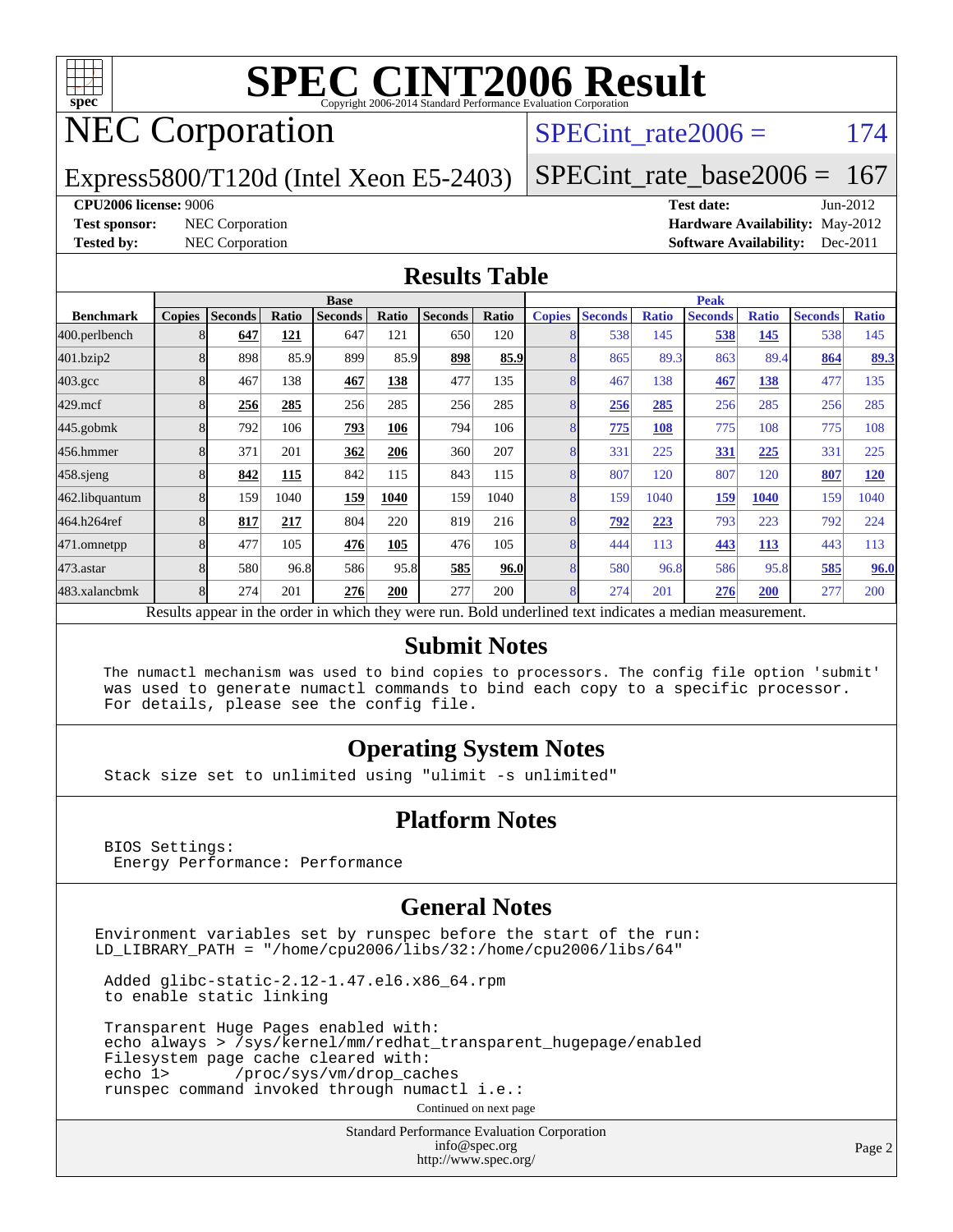

# NEC Corporation

SPECint rate $2006 = 174$ 

Express5800/T120d (Intel Xeon E5-2403)

**[Test sponsor:](http://www.spec.org/auto/cpu2006/Docs/result-fields.html#Testsponsor)** NEC Corporation **[Hardware Availability:](http://www.spec.org/auto/cpu2006/Docs/result-fields.html#HardwareAvailability)** May-2012

[SPECint\\_rate\\_base2006 =](http://www.spec.org/auto/cpu2006/Docs/result-fields.html#SPECintratebase2006)  $167$ **[CPU2006 license:](http://www.spec.org/auto/cpu2006/Docs/result-fields.html#CPU2006license)** 9006 **[Test date:](http://www.spec.org/auto/cpu2006/Docs/result-fields.html#Testdate)** Jun-2012

**[Tested by:](http://www.spec.org/auto/cpu2006/Docs/result-fields.html#Testedby)** NEC Corporation **[Software Availability:](http://www.spec.org/auto/cpu2006/Docs/result-fields.html#SoftwareAvailability)** Dec-2011

#### **[General Notes \(Continued\)](http://www.spec.org/auto/cpu2006/Docs/result-fields.html#GeneralNotes)**

numactl --interleave=all runspec <etc>

### **[Base Compiler Invocation](http://www.spec.org/auto/cpu2006/Docs/result-fields.html#BaseCompilerInvocation)**

[C benchmarks](http://www.spec.org/auto/cpu2006/Docs/result-fields.html#Cbenchmarks): [icc -m32](http://www.spec.org/cpu2006/results/res2012q3/cpu2006-20120617-22919.flags.html#user_CCbase_intel_icc_5ff4a39e364c98233615fdd38438c6f2)

[C++ benchmarks:](http://www.spec.org/auto/cpu2006/Docs/result-fields.html#CXXbenchmarks) [icpc -m32](http://www.spec.org/cpu2006/results/res2012q3/cpu2006-20120617-22919.flags.html#user_CXXbase_intel_icpc_4e5a5ef1a53fd332b3c49e69c3330699)

**[Base Portability Flags](http://www.spec.org/auto/cpu2006/Docs/result-fields.html#BasePortabilityFlags)**

 400.perlbench: [-DSPEC\\_CPU\\_LINUX\\_IA32](http://www.spec.org/cpu2006/results/res2012q3/cpu2006-20120617-22919.flags.html#b400.perlbench_baseCPORTABILITY_DSPEC_CPU_LINUX_IA32) 462.libquantum: [-DSPEC\\_CPU\\_LINUX](http://www.spec.org/cpu2006/results/res2012q3/cpu2006-20120617-22919.flags.html#b462.libquantum_baseCPORTABILITY_DSPEC_CPU_LINUX) 483.xalancbmk: [-DSPEC\\_CPU\\_LINUX](http://www.spec.org/cpu2006/results/res2012q3/cpu2006-20120617-22919.flags.html#b483.xalancbmk_baseCXXPORTABILITY_DSPEC_CPU_LINUX)

### **[Base Optimization Flags](http://www.spec.org/auto/cpu2006/Docs/result-fields.html#BaseOptimizationFlags)**

[C benchmarks](http://www.spec.org/auto/cpu2006/Docs/result-fields.html#Cbenchmarks):

[-xSSE4.2](http://www.spec.org/cpu2006/results/res2012q3/cpu2006-20120617-22919.flags.html#user_CCbase_f-xSSE42_f91528193cf0b216347adb8b939d4107) [-ipo](http://www.spec.org/cpu2006/results/res2012q3/cpu2006-20120617-22919.flags.html#user_CCbase_f-ipo) [-O3](http://www.spec.org/cpu2006/results/res2012q3/cpu2006-20120617-22919.flags.html#user_CCbase_f-O3) [-no-prec-div](http://www.spec.org/cpu2006/results/res2012q3/cpu2006-20120617-22919.flags.html#user_CCbase_f-no-prec-div) [-opt-prefetch](http://www.spec.org/cpu2006/results/res2012q3/cpu2006-20120617-22919.flags.html#user_CCbase_f-opt-prefetch) [-opt-mem-layout-trans=3](http://www.spec.org/cpu2006/results/res2012q3/cpu2006-20120617-22919.flags.html#user_CCbase_f-opt-mem-layout-trans_a7b82ad4bd7abf52556d4961a2ae94d5)

[C++ benchmarks:](http://www.spec.org/auto/cpu2006/Docs/result-fields.html#CXXbenchmarks)

[-xSSE4.2](http://www.spec.org/cpu2006/results/res2012q3/cpu2006-20120617-22919.flags.html#user_CXXbase_f-xSSE42_f91528193cf0b216347adb8b939d4107) [-ipo](http://www.spec.org/cpu2006/results/res2012q3/cpu2006-20120617-22919.flags.html#user_CXXbase_f-ipo) [-O3](http://www.spec.org/cpu2006/results/res2012q3/cpu2006-20120617-22919.flags.html#user_CXXbase_f-O3) [-no-prec-div](http://www.spec.org/cpu2006/results/res2012q3/cpu2006-20120617-22919.flags.html#user_CXXbase_f-no-prec-div) [-opt-prefetch](http://www.spec.org/cpu2006/results/res2012q3/cpu2006-20120617-22919.flags.html#user_CXXbase_f-opt-prefetch) [-opt-mem-layout-trans=3](http://www.spec.org/cpu2006/results/res2012q3/cpu2006-20120617-22919.flags.html#user_CXXbase_f-opt-mem-layout-trans_a7b82ad4bd7abf52556d4961a2ae94d5) [-Wl,-z,muldefs](http://www.spec.org/cpu2006/results/res2012q3/cpu2006-20120617-22919.flags.html#user_CXXbase_link_force_multiple1_74079c344b956b9658436fd1b6dd3a8a) [-L/opt/SmartHeap\\_8.1/lib -lsmartheap](http://www.spec.org/cpu2006/results/res2012q3/cpu2006-20120617-22919.flags.html#user_CXXbase_SmartHeap_d5ba4dfc9de25d3c657c7de7476e66c5)

### **[Base Other Flags](http://www.spec.org/auto/cpu2006/Docs/result-fields.html#BaseOtherFlags)**

[C benchmarks](http://www.spec.org/auto/cpu2006/Docs/result-fields.html#Cbenchmarks):

403.gcc: [-Dalloca=\\_alloca](http://www.spec.org/cpu2006/results/res2012q3/cpu2006-20120617-22919.flags.html#b403.gcc_baseEXTRA_CFLAGS_Dalloca_be3056838c12de2578596ca5467af7f3)

#### **[Peak Compiler Invocation](http://www.spec.org/auto/cpu2006/Docs/result-fields.html#PeakCompilerInvocation)**

[C benchmarks \(except as noted below\)](http://www.spec.org/auto/cpu2006/Docs/result-fields.html#Cbenchmarksexceptasnotedbelow):

[icc -m32](http://www.spec.org/cpu2006/results/res2012q3/cpu2006-20120617-22919.flags.html#user_CCpeak_intel_icc_5ff4a39e364c98233615fdd38438c6f2)

400.perlbench: [icc -m64](http://www.spec.org/cpu2006/results/res2012q3/cpu2006-20120617-22919.flags.html#user_peakCCLD400_perlbench_intel_icc_64bit_bda6cc9af1fdbb0edc3795bac97ada53)

401.bzip2: [icc -m64](http://www.spec.org/cpu2006/results/res2012q3/cpu2006-20120617-22919.flags.html#user_peakCCLD401_bzip2_intel_icc_64bit_bda6cc9af1fdbb0edc3795bac97ada53)

456.hmmer: [icc -m64](http://www.spec.org/cpu2006/results/res2012q3/cpu2006-20120617-22919.flags.html#user_peakCCLD456_hmmer_intel_icc_64bit_bda6cc9af1fdbb0edc3795bac97ada53)

Continued on next page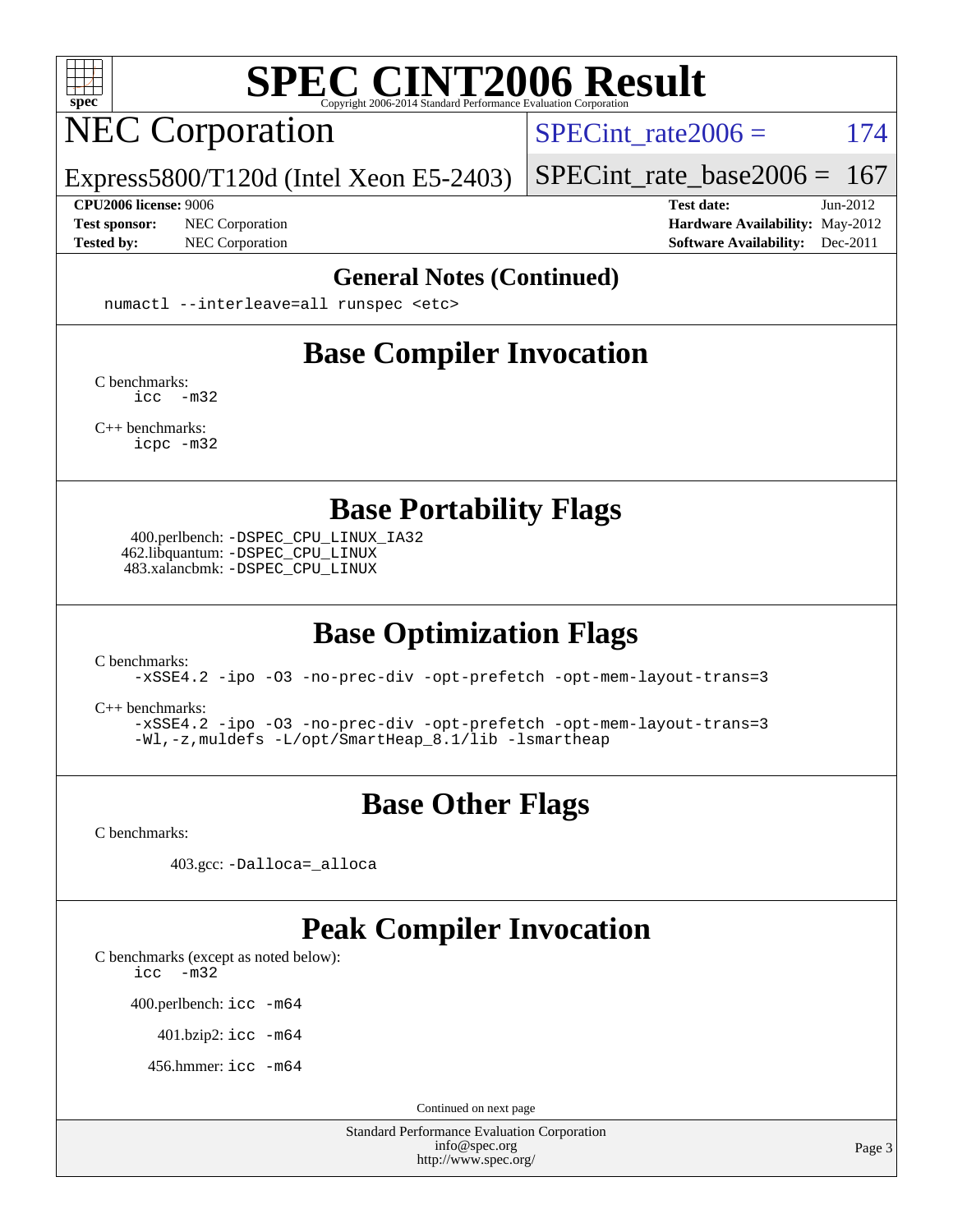

NEC Corporation

SPECint rate $2006 = 174$ 

Express5800/T120d (Intel Xeon E5-2403)

[SPECint\\_rate\\_base2006 =](http://www.spec.org/auto/cpu2006/Docs/result-fields.html#SPECintratebase2006)  $167$ 

**[CPU2006 license:](http://www.spec.org/auto/cpu2006/Docs/result-fields.html#CPU2006license)** 9006 **[Test date:](http://www.spec.org/auto/cpu2006/Docs/result-fields.html#Testdate)** Jun-2012 **[Test sponsor:](http://www.spec.org/auto/cpu2006/Docs/result-fields.html#Testsponsor)** NEC Corporation **NEC Corporation [Hardware Availability:](http://www.spec.org/auto/cpu2006/Docs/result-fields.html#HardwareAvailability)** May-2012 **[Tested by:](http://www.spec.org/auto/cpu2006/Docs/result-fields.html#Testedby)** NEC Corporation **[Software Availability:](http://www.spec.org/auto/cpu2006/Docs/result-fields.html#SoftwareAvailability)** Dec-2011

## **[Peak Compiler Invocation \(Continued\)](http://www.spec.org/auto/cpu2006/Docs/result-fields.html#PeakCompilerInvocation)**

458.sjeng: [icc -m64](http://www.spec.org/cpu2006/results/res2012q3/cpu2006-20120617-22919.flags.html#user_peakCCLD458_sjeng_intel_icc_64bit_bda6cc9af1fdbb0edc3795bac97ada53)

[C++ benchmarks:](http://www.spec.org/auto/cpu2006/Docs/result-fields.html#CXXbenchmarks)

[icpc -m32](http://www.spec.org/cpu2006/results/res2012q3/cpu2006-20120617-22919.flags.html#user_CXXpeak_intel_icpc_4e5a5ef1a53fd332b3c49e69c3330699)

**[Peak Portability Flags](http://www.spec.org/auto/cpu2006/Docs/result-fields.html#PeakPortabilityFlags)**

 400.perlbench: [-DSPEC\\_CPU\\_LP64](http://www.spec.org/cpu2006/results/res2012q3/cpu2006-20120617-22919.flags.html#b400.perlbench_peakCPORTABILITY_DSPEC_CPU_LP64) [-DSPEC\\_CPU\\_LINUX\\_X64](http://www.spec.org/cpu2006/results/res2012q3/cpu2006-20120617-22919.flags.html#b400.perlbench_peakCPORTABILITY_DSPEC_CPU_LINUX_X64) 401.bzip2: [-DSPEC\\_CPU\\_LP64](http://www.spec.org/cpu2006/results/res2012q3/cpu2006-20120617-22919.flags.html#suite_peakCPORTABILITY401_bzip2_DSPEC_CPU_LP64) 456.hmmer: [-DSPEC\\_CPU\\_LP64](http://www.spec.org/cpu2006/results/res2012q3/cpu2006-20120617-22919.flags.html#suite_peakCPORTABILITY456_hmmer_DSPEC_CPU_LP64) 458.sjeng: [-DSPEC\\_CPU\\_LP64](http://www.spec.org/cpu2006/results/res2012q3/cpu2006-20120617-22919.flags.html#suite_peakCPORTABILITY458_sjeng_DSPEC_CPU_LP64) 462.libquantum: [-DSPEC\\_CPU\\_LINUX](http://www.spec.org/cpu2006/results/res2012q3/cpu2006-20120617-22919.flags.html#b462.libquantum_peakCPORTABILITY_DSPEC_CPU_LINUX) 483.xalancbmk: [-DSPEC\\_CPU\\_LINUX](http://www.spec.org/cpu2006/results/res2012q3/cpu2006-20120617-22919.flags.html#b483.xalancbmk_peakCXXPORTABILITY_DSPEC_CPU_LINUX)

### **[Peak Optimization Flags](http://www.spec.org/auto/cpu2006/Docs/result-fields.html#PeakOptimizationFlags)**

[C benchmarks](http://www.spec.org/auto/cpu2006/Docs/result-fields.html#Cbenchmarks):

 400.perlbench: [-xSSE4.2](http://www.spec.org/cpu2006/results/res2012q3/cpu2006-20120617-22919.flags.html#user_peakPASS2_CFLAGSPASS2_LDCFLAGS400_perlbench_f-xSSE42_f91528193cf0b216347adb8b939d4107)(pass 2) [-prof-gen](http://www.spec.org/cpu2006/results/res2012q3/cpu2006-20120617-22919.flags.html#user_peakPASS1_CFLAGSPASS1_LDCFLAGS400_perlbench_prof_gen_e43856698f6ca7b7e442dfd80e94a8fc)(pass 1) [-ipo](http://www.spec.org/cpu2006/results/res2012q3/cpu2006-20120617-22919.flags.html#user_peakPASS2_CFLAGSPASS2_LDCFLAGS400_perlbench_f-ipo)(pass 2) [-O3](http://www.spec.org/cpu2006/results/res2012q3/cpu2006-20120617-22919.flags.html#user_peakPASS2_CFLAGSPASS2_LDCFLAGS400_perlbench_f-O3)(pass 2) [-no-prec-div](http://www.spec.org/cpu2006/results/res2012q3/cpu2006-20120617-22919.flags.html#user_peakPASS2_CFLAGSPASS2_LDCFLAGS400_perlbench_f-no-prec-div)(pass 2) [-prof-use](http://www.spec.org/cpu2006/results/res2012q3/cpu2006-20120617-22919.flags.html#user_peakPASS2_CFLAGSPASS2_LDCFLAGS400_perlbench_prof_use_bccf7792157ff70d64e32fe3e1250b55)(pass 2) [-auto-ilp32](http://www.spec.org/cpu2006/results/res2012q3/cpu2006-20120617-22919.flags.html#user_peakCOPTIMIZE400_perlbench_f-auto-ilp32) 401.bzip2: [-xSSE4.2](http://www.spec.org/cpu2006/results/res2012q3/cpu2006-20120617-22919.flags.html#user_peakPASS2_CFLAGSPASS2_LDCFLAGS401_bzip2_f-xSSE42_f91528193cf0b216347adb8b939d4107)(pass 2) [-prof-gen](http://www.spec.org/cpu2006/results/res2012q3/cpu2006-20120617-22919.flags.html#user_peakPASS1_CFLAGSPASS1_LDCFLAGS401_bzip2_prof_gen_e43856698f6ca7b7e442dfd80e94a8fc)(pass 1) [-ipo](http://www.spec.org/cpu2006/results/res2012q3/cpu2006-20120617-22919.flags.html#user_peakPASS2_CFLAGSPASS2_LDCFLAGS401_bzip2_f-ipo)(pass 2) [-O3](http://www.spec.org/cpu2006/results/res2012q3/cpu2006-20120617-22919.flags.html#user_peakPASS2_CFLAGSPASS2_LDCFLAGS401_bzip2_f-O3)(pass 2) [-no-prec-div](http://www.spec.org/cpu2006/results/res2012q3/cpu2006-20120617-22919.flags.html#user_peakPASS2_CFLAGSPASS2_LDCFLAGS401_bzip2_f-no-prec-div)(pass 2) [-prof-use](http://www.spec.org/cpu2006/results/res2012q3/cpu2006-20120617-22919.flags.html#user_peakPASS2_CFLAGSPASS2_LDCFLAGS401_bzip2_prof_use_bccf7792157ff70d64e32fe3e1250b55)(pass 2) [-opt-prefetch](http://www.spec.org/cpu2006/results/res2012q3/cpu2006-20120617-22919.flags.html#user_peakCOPTIMIZE401_bzip2_f-opt-prefetch) [-auto-ilp32](http://www.spec.org/cpu2006/results/res2012q3/cpu2006-20120617-22919.flags.html#user_peakCOPTIMIZE401_bzip2_f-auto-ilp32) [-ansi-alias](http://www.spec.org/cpu2006/results/res2012q3/cpu2006-20120617-22919.flags.html#user_peakCOPTIMIZE401_bzip2_f-ansi-alias)  $403.\text{gcc: basepeak}$  = yes  $429$ .mcf: basepeak = yes 445.gobmk: [-xSSE4.2](http://www.spec.org/cpu2006/results/res2012q3/cpu2006-20120617-22919.flags.html#user_peakPASS2_CFLAGSPASS2_LDCFLAGS445_gobmk_f-xSSE42_f91528193cf0b216347adb8b939d4107)(pass 2) [-prof-gen](http://www.spec.org/cpu2006/results/res2012q3/cpu2006-20120617-22919.flags.html#user_peakPASS1_CFLAGSPASS1_LDCFLAGS445_gobmk_prof_gen_e43856698f6ca7b7e442dfd80e94a8fc)(pass 1) [-prof-use](http://www.spec.org/cpu2006/results/res2012q3/cpu2006-20120617-22919.flags.html#user_peakPASS2_CFLAGSPASS2_LDCFLAGS445_gobmk_prof_use_bccf7792157ff70d64e32fe3e1250b55)(pass 2) [-ansi-alias](http://www.spec.org/cpu2006/results/res2012q3/cpu2006-20120617-22919.flags.html#user_peakCOPTIMIZE445_gobmk_f-ansi-alias) [-opt-mem-layout-trans=3](http://www.spec.org/cpu2006/results/res2012q3/cpu2006-20120617-22919.flags.html#user_peakCOPTIMIZE445_gobmk_f-opt-mem-layout-trans_a7b82ad4bd7abf52556d4961a2ae94d5) 456.hmmer: [-xSSE4.2](http://www.spec.org/cpu2006/results/res2012q3/cpu2006-20120617-22919.flags.html#user_peakCOPTIMIZE456_hmmer_f-xSSE42_f91528193cf0b216347adb8b939d4107) [-ipo](http://www.spec.org/cpu2006/results/res2012q3/cpu2006-20120617-22919.flags.html#user_peakCOPTIMIZE456_hmmer_f-ipo) [-O3](http://www.spec.org/cpu2006/results/res2012q3/cpu2006-20120617-22919.flags.html#user_peakCOPTIMIZE456_hmmer_f-O3) [-no-prec-div](http://www.spec.org/cpu2006/results/res2012q3/cpu2006-20120617-22919.flags.html#user_peakCOPTIMIZE456_hmmer_f-no-prec-div) [-unroll2](http://www.spec.org/cpu2006/results/res2012q3/cpu2006-20120617-22919.flags.html#user_peakCOPTIMIZE456_hmmer_f-unroll_784dae83bebfb236979b41d2422d7ec2) [-auto-ilp32](http://www.spec.org/cpu2006/results/res2012q3/cpu2006-20120617-22919.flags.html#user_peakCOPTIMIZE456_hmmer_f-auto-ilp32) 458.sjeng: [-xSSE4.2](http://www.spec.org/cpu2006/results/res2012q3/cpu2006-20120617-22919.flags.html#user_peakPASS2_CFLAGSPASS2_LDCFLAGS458_sjeng_f-xSSE42_f91528193cf0b216347adb8b939d4107)(pass 2) [-prof-gen](http://www.spec.org/cpu2006/results/res2012q3/cpu2006-20120617-22919.flags.html#user_peakPASS1_CFLAGSPASS1_LDCFLAGS458_sjeng_prof_gen_e43856698f6ca7b7e442dfd80e94a8fc)(pass 1) [-ipo](http://www.spec.org/cpu2006/results/res2012q3/cpu2006-20120617-22919.flags.html#user_peakPASS2_CFLAGSPASS2_LDCFLAGS458_sjeng_f-ipo)(pass 2) [-O3](http://www.spec.org/cpu2006/results/res2012q3/cpu2006-20120617-22919.flags.html#user_peakPASS2_CFLAGSPASS2_LDCFLAGS458_sjeng_f-O3)(pass 2) [-no-prec-div](http://www.spec.org/cpu2006/results/res2012q3/cpu2006-20120617-22919.flags.html#user_peakPASS2_CFLAGSPASS2_LDCFLAGS458_sjeng_f-no-prec-div)(pass 2) [-prof-use](http://www.spec.org/cpu2006/results/res2012q3/cpu2006-20120617-22919.flags.html#user_peakPASS2_CFLAGSPASS2_LDCFLAGS458_sjeng_prof_use_bccf7792157ff70d64e32fe3e1250b55)(pass 2) [-unroll4](http://www.spec.org/cpu2006/results/res2012q3/cpu2006-20120617-22919.flags.html#user_peakCOPTIMIZE458_sjeng_f-unroll_4e5e4ed65b7fd20bdcd365bec371b81f) [-auto-ilp32](http://www.spec.org/cpu2006/results/res2012q3/cpu2006-20120617-22919.flags.html#user_peakCOPTIMIZE458_sjeng_f-auto-ilp32)  $462$ .libquantum: basepeak = yes 464.h264ref: [-xSSE4.2](http://www.spec.org/cpu2006/results/res2012q3/cpu2006-20120617-22919.flags.html#user_peakPASS2_CFLAGSPASS2_LDCFLAGS464_h264ref_f-xSSE42_f91528193cf0b216347adb8b939d4107)(pass 2) [-prof-gen](http://www.spec.org/cpu2006/results/res2012q3/cpu2006-20120617-22919.flags.html#user_peakPASS1_CFLAGSPASS1_LDCFLAGS464_h264ref_prof_gen_e43856698f6ca7b7e442dfd80e94a8fc)(pass 1) [-ipo](http://www.spec.org/cpu2006/results/res2012q3/cpu2006-20120617-22919.flags.html#user_peakPASS2_CFLAGSPASS2_LDCFLAGS464_h264ref_f-ipo)(pass 2) [-O3](http://www.spec.org/cpu2006/results/res2012q3/cpu2006-20120617-22919.flags.html#user_peakPASS2_CFLAGSPASS2_LDCFLAGS464_h264ref_f-O3)(pass 2) [-no-prec-div](http://www.spec.org/cpu2006/results/res2012q3/cpu2006-20120617-22919.flags.html#user_peakPASS2_CFLAGSPASS2_LDCFLAGS464_h264ref_f-no-prec-div)(pass 2) [-prof-use](http://www.spec.org/cpu2006/results/res2012q3/cpu2006-20120617-22919.flags.html#user_peakPASS2_CFLAGSPASS2_LDCFLAGS464_h264ref_prof_use_bccf7792157ff70d64e32fe3e1250b55)(pass 2) [-unroll2](http://www.spec.org/cpu2006/results/res2012q3/cpu2006-20120617-22919.flags.html#user_peakCOPTIMIZE464_h264ref_f-unroll_784dae83bebfb236979b41d2422d7ec2) [-ansi-alias](http://www.spec.org/cpu2006/results/res2012q3/cpu2006-20120617-22919.flags.html#user_peakCOPTIMIZE464_h264ref_f-ansi-alias)

Continued on next page